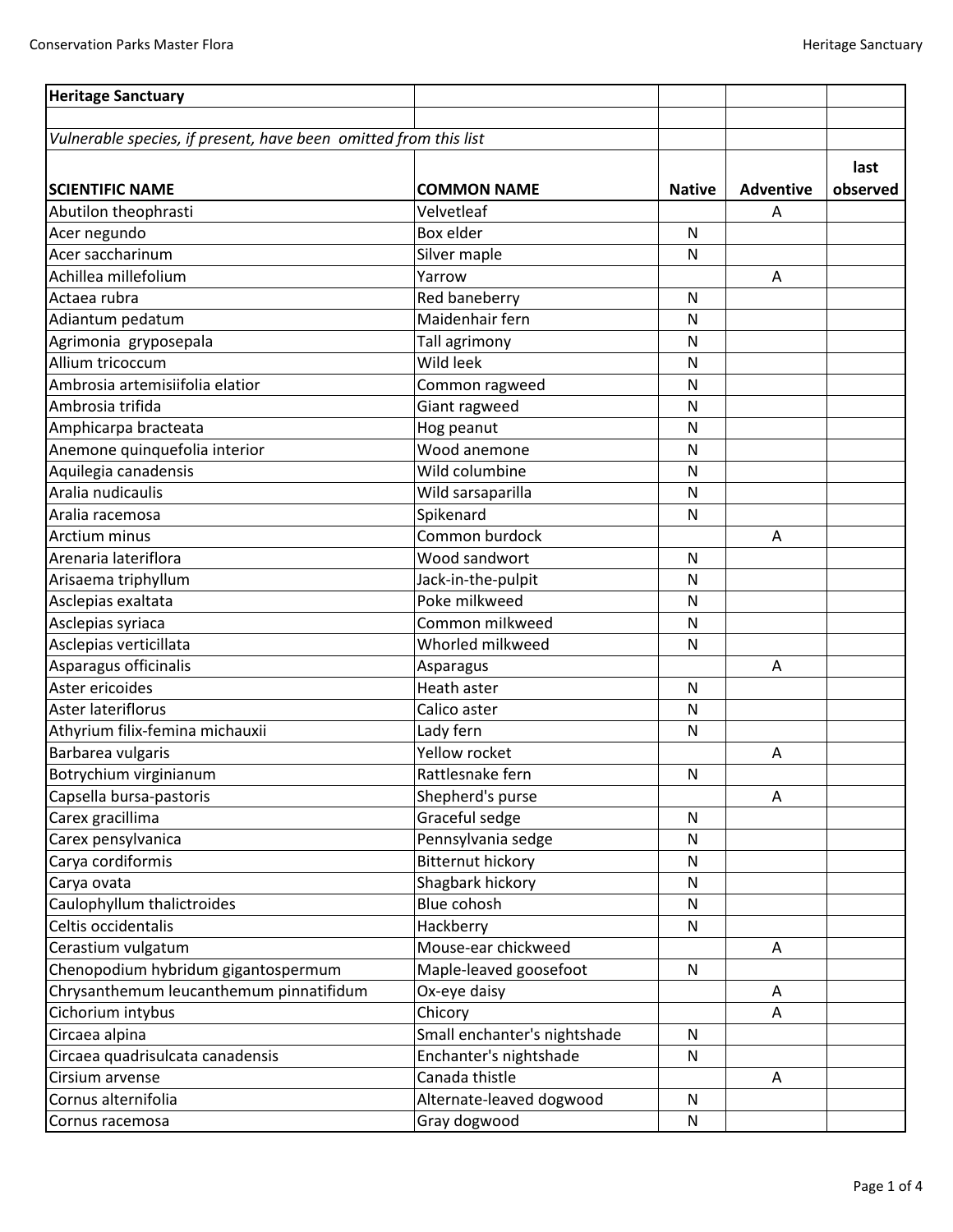|                               |                         |               |                  | last     |
|-------------------------------|-------------------------|---------------|------------------|----------|
| <b>SCIENTIFIC NAME</b>        | <b>COMMON NAME</b>      | <b>Native</b> | <b>Adventive</b> | observed |
| Corylus americana             | American hazelnut       | N             |                  |          |
| Crataegus mollis              | Downy hawthorn          | N             |                  |          |
| Cryptotaenia canadensis       | Honewort                | $\mathsf{N}$  |                  |          |
| Desmodium glutinosum          | Pointed tick trefoil    | $\mathsf{N}$  |                  |          |
| Diervila lonicera             | Bush honeysuckle        | N             |                  |          |
| Dodecatheon meadia            | Shooting star           | N             |                  |          |
| Erigeron strigosus            | Daisy fleabane          | ${\sf N}$     |                  |          |
| Eupatorium rugosum            | White snakeroot         | N             |                  |          |
| Eupatorium serotinum          | Late boneset            | N             |                  |          |
| Fragaria vesca americana      | Hillside strawberry     | ${\sf N}$     |                  |          |
| Galium aparine                | Annual bedstraw         | N             |                  |          |
| Galium concinnum              | Shining bedstraw        | N             |                  |          |
| Galium triflorum              | Sweet-scented bedstraw  | ${\sf N}$     |                  |          |
| Geranium maculatum            | Wild geranium           | N             |                  |          |
| Geum canadense                | Wood avens, White avens | N             |                  |          |
| <b>Helianthus divaricatus</b> | Woodland sunflower      | ${\sf N}$     |                  |          |
| <b>Helianthus hirsutus</b>    | Oblong sunflower        | ${\sf N}$     |                  |          |
| <b>Helianthus tuberosus</b>   | Jerusalem artichoke     | ${\sf N}$     |                  |          |
| Hesperis matrionalis          | Dame's rocket           |               | A                |          |
| Heuchera richardsonii         | Alum root               | ${\sf N}$     |                  |          |
| Hydrophyllum virginianum      | Virginia waterleaf      | N             |                  |          |
| Hypericum perforatum          | Common St. John's wort  |               | Α                |          |
| Hystrix patula                | Bottlebrush grass       | ${\sf N}$     |                  |          |
| Impatiens biflora             | Spotted touch-me-not    | N             |                  |          |
| Isopyrum biternatum           | False rue anemone       | N             |                  |          |
| Juglans nigra                 | <b>Black walnut</b>     | N             |                  |          |
| Lactuca canadensis            | Wild lettuce            | N             |                  |          |
| Leonurus cardiaca             | Motherwort              |               | Α                |          |
| Lepidium campestre            | <b>Field cress</b>      |               | А                |          |
| Lepidium densiflorum          | Small peppergrass       |               | Α                |          |
| Lonicera reticulata           | Grape honeysuckle       | N             |                  |          |
| Lychnis alba                  | White campion           |               | A                |          |
| Lysimachia quadrifolia        | Whorled loosestrife     | $\mathsf{N}$  |                  |          |
| Malva neglecta                | Common mallow           |               | A                |          |
| Matricaria matricarioides     | Pineapple weed          |               | Α                |          |
| Medicago lupulina             | <b>Black medic</b>      |               | Α                |          |
| Melilotus alba                | White sweet clover      |               | Α                |          |
| Melilotus officinalis         | Yellow sweet clover     |               | A                |          |
| Mitella diphylla              | Bishop's cap, Mitrewort | $\mathsf{N}$  |                  |          |
| Monarda fistulosa             | Wild bergamot           | N             |                  |          |
| Monotropa uniflora            | Indian pipe             | N             |                  |          |
| Morus alba                    | White mulberry          |               | Α                |          |
| Nepeta cataria                | Catnip                  |               | A                |          |
| Oenothera biennis             | Common evening primrose | N             |                  |          |
| Osmorhiza claytoni            | Halry sweet cicely      | ${\sf N}$     |                  |          |
| Osmorhiza longistylis         | Smooth sweet cicely     | ${\sf N}$     |                  |          |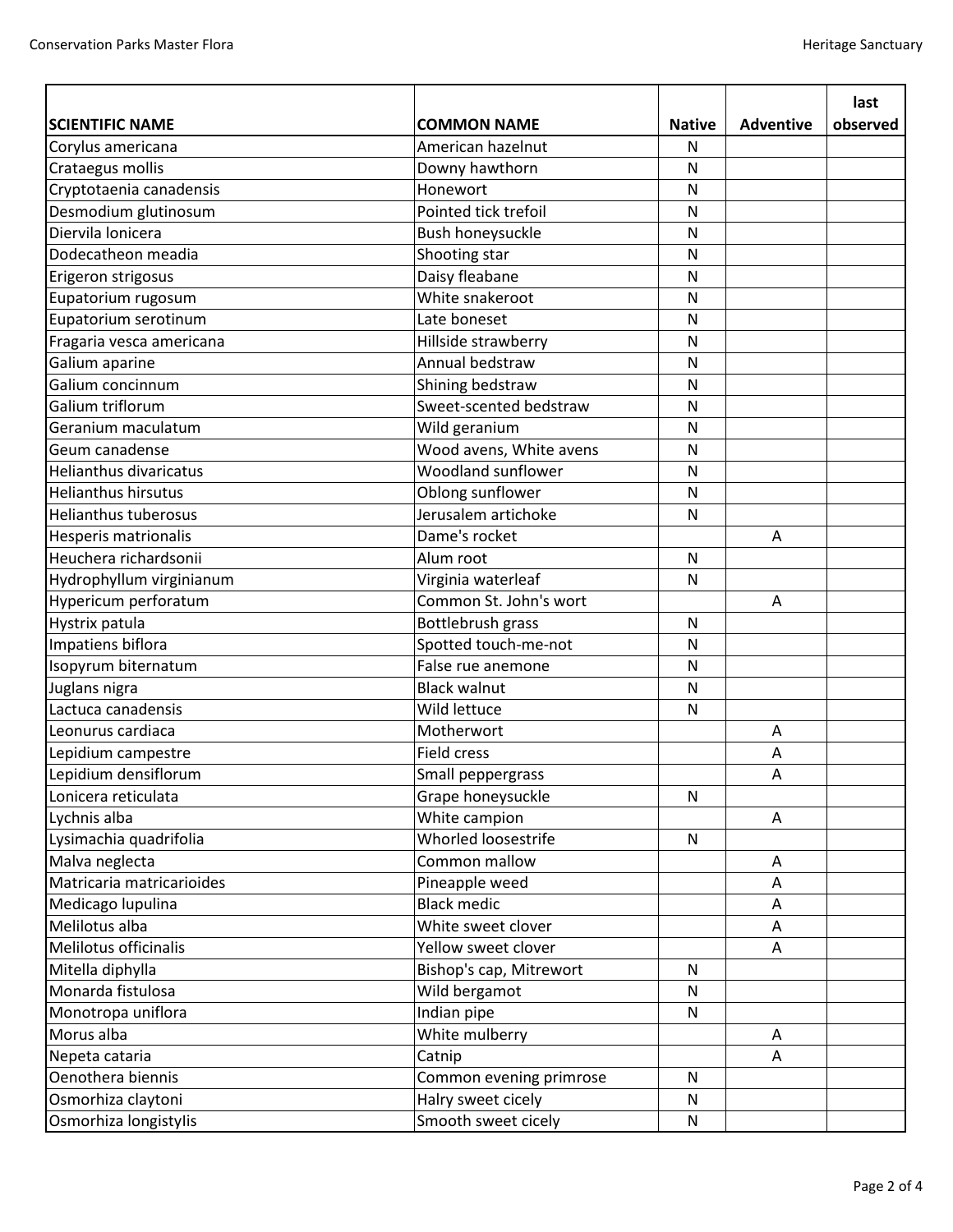|                                    |                             |               |                  | last     |
|------------------------------------|-----------------------------|---------------|------------------|----------|
| <b>SCIENTIFIC NAME</b>             | <b>COMMON NAME</b>          | <b>Native</b> | <b>Adventive</b> | observed |
| Osmunda claytoniana                | Interrupted fern            | N             |                  |          |
| Ostrya virginiana                  | Hop hornbeam                | N             |                  |          |
| Oxalis stricta                     | Common wood sorrel          | N             |                  |          |
| Oxalis violacea                    | Violet wood sorrel          | N             |                  |          |
| Parthenocissus quinquefolia        | Virginia creeper            | N             |                  |          |
| Phryma leptostachya                | Lopseed                     | N             |                  |          |
| Physalis subglabrata               | Tall ground cherry          | ${\sf N}$     |                  |          |
| Plantago rugelii                   | Red-stalked plantain        | ${\sf N}$     |                  |          |
| Poa pratensis                      | Kentucky blue grass         |               | A                |          |
| Podophyllum peltatum               | May apple                   | N             |                  |          |
| Polygonatum canaliculatum          | Smooth solomon's seal       | Ν             |                  |          |
| Polygonum pensylvanicum laevigatum | Pennsylvania knotweed       | N             |                  |          |
| Populus grandidentata              | Large-toothed aspen         | N             |                  |          |
| Populus tremuloides                | Quaking aspen               | N             |                  |          |
| Potentilla norvegica               | Rough cinquefoil            | N             |                  |          |
| Prenanthes alba                    | Lion's foot                 | N             |                  |          |
| Prunella vulgaris                  | Lawn prunella               |               | A                |          |
| Prunus pensylvanica                | Pin cherry                  | ${\sf N}$     |                  |          |
| Prunus serotina                    | Wild black cherry           | N             |                  |          |
| Prunus virginiana                  | Choke cherry                | N             |                  |          |
| Pyrola secunda                     | One-sided shinleaf          | N             |                  |          |
| Quercus alba                       | White oak                   | ${\sf N}$     |                  |          |
| Quercus macrocarpa                 | Bur oak                     | N             |                  |          |
| Quercus rubra                      | Red oak                     | N             |                  |          |
| Quercus velutina                   | <b>Black oak</b>            | ${\sf N}$     |                  |          |
| Ranunculus abortivus               | Small-flowered buttercup    | N             |                  |          |
| Ranunculus recurvatus              | Hooked buttercup            | N             |                  |          |
| Rhamnus cathartica                 | Common buckthorn            |               | Α                |          |
| Rhus glabra                        | Smooth sumac                | ${\sf N}$     |                  |          |
| <b>Rhus radicans</b>               | Poison ivy                  | N             |                  |          |
| Ribes missouriense                 | Wild gooseberry             | N             |                  |          |
| Rubus idaeus strigosus             | Red raspberry               | N             |                  |          |
| Rubus occidentalis                 | <b>Black raspberry</b>      | $\mathsf{N}$  |                  |          |
| Rudbeckia hirta                    | Black-eyed susan            | ${\sf N}$     |                  |          |
| Rumex crispus                      | Curly dock                  |               | A                |          |
| Sambucus canadensis                | Elderberry                  | $\mathsf{N}$  |                  |          |
| Sanicula marilandica               | <b>Black snakeroot</b>      | N             |                  |          |
| Scrophularia lanceolata            | Early figwort               | N             |                  |          |
| Sisymbrium officinale              | Hedge mustard               |               | A                |          |
| Smilacina racemosa                 | False solomon's seal        | $\mathsf{N}$  |                  |          |
| Smilacina stellata                 | Starry false soloman's seal | N             |                  |          |
| Smilax lasioneura                  | Common carrion flower       | N             |                  |          |
| Smilax tamnoides hispida           | Bristly green brier         | N             |                  |          |
| Solanum dulcamara                  | Bittersweet nightshade      |               | A                |          |
| Solidago altissima                 | Tall goldenrod              | N             |                  |          |
| Sonchus asper                      | Spiny sow thistle           |               | $\mathsf{A}$     |          |